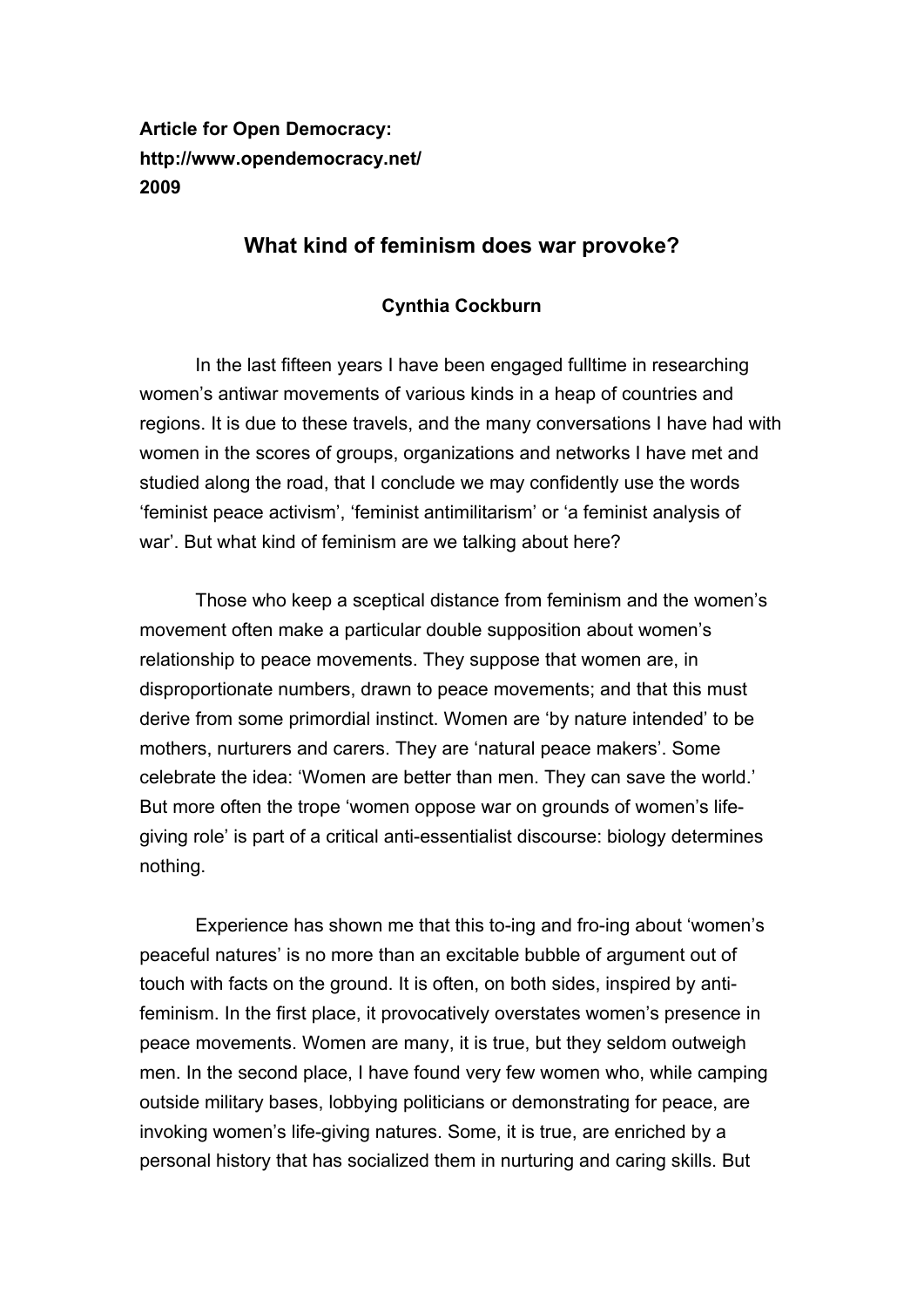most of them have (unfortunately) seen too many women soldiers, abusive mothers and belligerent women political leaders to think either nature or nurture can guarantee an antiwar impulse in women. Besides, to believe the best of women is to believe the worst of men: that they are irremediably violence-prone. If women believed human beings dichotomous and fixed in their natures, they would see no sense in campaigning for change. Antiwar activists are necessarily social-constructionists.

So I have found it more productive to leave aside this argument about pre-birth and post-birth influences on women and approach women's antiwar organizing with a different set of questions. I ask women activists instead: what's your analysis of violence and war? why do you choose to organize as women? what does gender have to do with it? what's your activist strategy? And the answers I hear add up to a kind of feminism – that is to say not a set of genes but a set of ideas, a political ideology.

But here again we have to be careful, because feminism takes many forms, and an unhelpful practice of dividing and labelling them has damaged the movement in the past. In particular, in the so-called second-wave feminist movement of the late nineteen sixties and seventies, three varieties of feminism, supposed to be mutually exclusive, were tagged 'radical', 'socialist' and 'liberal'. Seeking to identify the kind of feminism that is shaped in response to the violence of militarization and armed conflict I found traces of all three traditions necessarily present, not in competition but intertwined.

For a start, experiencing war, whether at first hand or on our TV screens, we can hardly ignore the way women are oppressed and exploited through our bodies, our sexuality and our reproductive capacities. War dramatically enhances men's authority. It exacerbates the sexual violence women experience from men in times of so-called peace. Prostitution and trafficking are frequent side effects of militarization. So antimilitarist feminist is bound to be 'radical' feminism in the sense that it sees men and masculinities (socially shaped) as sources of women's oppression.

Then again, antimilitarist and antiwar feminism has a far wider range of concerns than the gender system alone. Capitalism, economic exploitation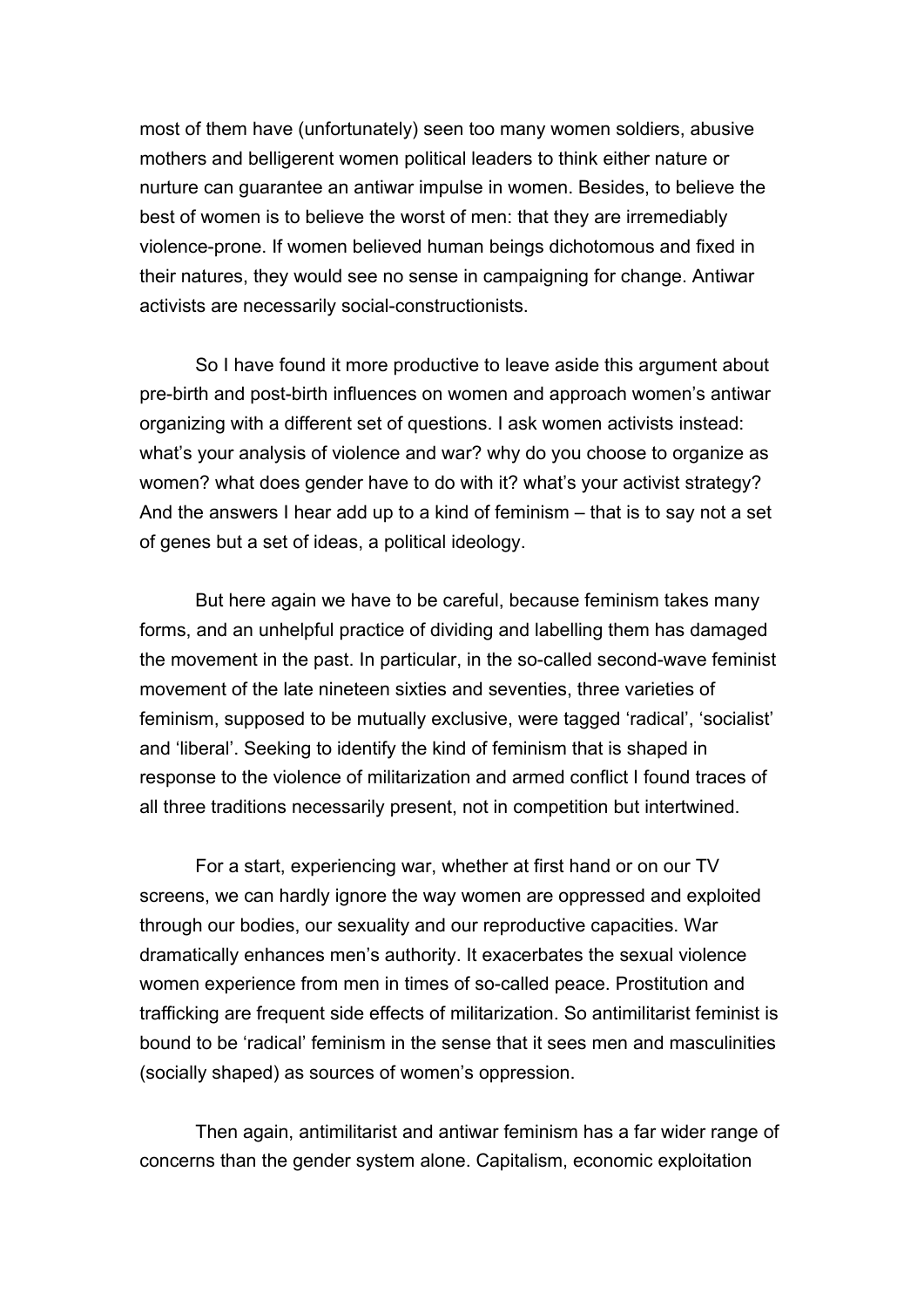and the competition for global resources and markets are one unmistakeable cause of war. Likewise war is often caused by, or exploits, politicized difference, of national identity, religion and ethnicity. In class and race, these two significant fields of human relations, antiwar feminism notes the working of gender relations, and is alert to how they intersect. We are necessarily 'socialist' and 'anti-racist' feminists.

Fine - so antiwar feminism is necessarily a strong combination of radical and socialist' feminism. But surely, at least, it is not 'liberal' feminism? Wrong again. If the concept of 'women's rights had not been invented, antiwar feminists would surely have invented them. Opposing militarism and war we have had to campaign for 'women's rights as human rights', for the development of a system of international justice, for rape to be defined as a war crime. We have had to campaign for such liberal principles as women's equal treatment and fair representation in political systems. How else to describe our struggle to achieve UN Security Council Resolution 1325 on *Women, Peace and Security* with its call for the proper inclusion of women in peace negotiations and peace-keeping operations?

As I have encountered it, antiwar feminism has yet more characteristics that transfer usefully into other aspects of our individual lives, and our cultural and social struggles for gender transformation. It involves a critique of the meaning and operation of power itself – women often choose to organize in prefigurative ways that exchange 'power over' (domination) for 'power to' (capability). It is necessarily a transnational feminism, for our movements are in touch with each other over many borders. And it has a healthy oldfashioned respect for the reality and significance of structures and systems of power – a lot of antiwar feminists refuse to drop the concept of 'patriarchy'. Male power lives, they say. We experience it at first hand, no kidding. As I see it, it is a pretty holistic feminism that is forged in the crucible of war.

**Contact details:** 

**Cynthia Cockburn Women in Black against War**